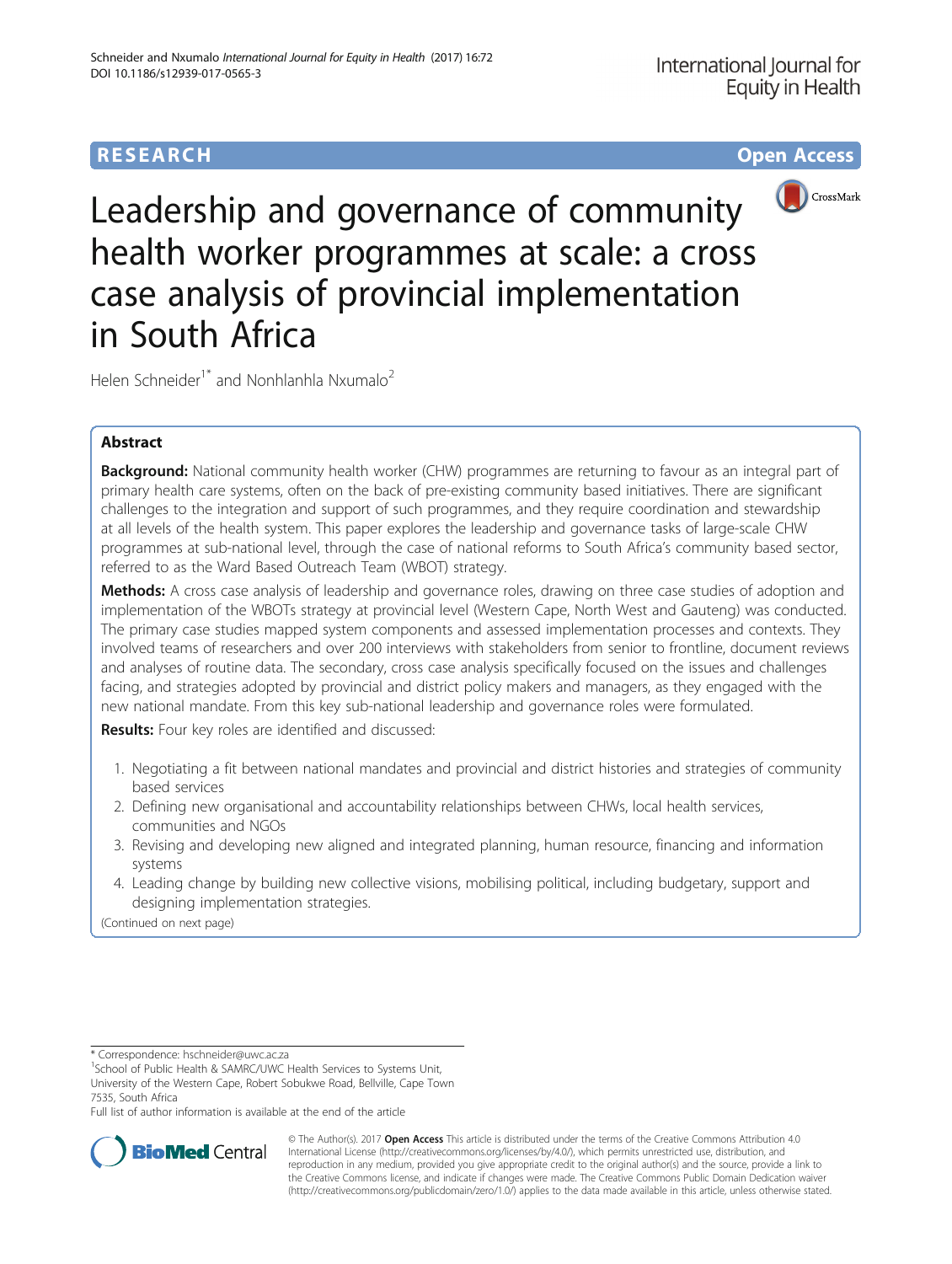#### (Continued from previous page)

**Conclusions:** This analysis, from real-life systems, adds to understanding of the processes involved in developing CHW programmes at scale, and specifically the negotiated and multilevel nature of leadership and governance in such programmes, spanning analytic, managerial, technical and political roles.

Keywords: Community systems, Community health workers, Community health system strengthening, National CHW programmes, Governance, Leadership, Stewardship, Strategic management

### Introduction

Community health workers (CHWs) have a long and varied history in health systems, recently regaining attention [[1\]](#page-10-0). There is well-established evidence on the role of CHWs and community based health action in improved health outcomes, and increasing consensus on their importance in primary health care (PHC) systems and in achieving universal health coverage [[2](#page-10-0), [3](#page-10-0)]. CHW programmes promote equity by increasing access to health care in remote areas, and by playing a mediating role between the formal health system and marginalised populations [[4\]](#page-10-0). A growing list of low and middle income countries, such as Brazil, Ethiopia, Malawi, Bangladesh, Nepal, amongst others, have recognised national CHW programmes [\[5](#page-10-0)], while others are formulating or revising national CHW policies [[6](#page-10-0), [7](#page-10-0)].

If they are to contribute meaningfully to health gains and realize their potential at scale, national CHW programmes require careful thought, planning and extensive support [\[8](#page-10-0)–[10\]](#page-10-0). They need to be integrated into PHC systems whilst simultaneously embedded in and supported by communities [\[11](#page-10-0)]. The development and strengthening of national CHW programmes is made complex by the fact that they have prior histories and do not occur on a blank slate. Most countries have preexisting community based initiatives of some kind, which more often than not exist on the margins of the formal health system. They are also neglected in health workforce planning, and deployed in fragmented, disease specific and uncoordinated ways [[2\]](#page-10-0).

How, then, should the strengthening of national CHW programmes be approached? McCord et al. [[12](#page-10-0)] proposed that CHW programmes be regarded holistically as a sub-system of the overall health system, and using the World Health Organization (WHO) "building blocks" framework of a health system [\[13](#page-10-0)], they offer a comprehensive approach to CHW programme strengthening, encompassing the dimensions of service delivery, workforce planning, information systems, supply chains, financing and leadership and governance. A recent, wide ranging manual, developed for USAID's Maternal and Child Health Integrated Program (MCHIP) provides similar guidance, whilst also emphasising the relational and process dimensions of national CHW programmes, such as planning, partnerships and scaling up [[5](#page-10-0)].

Of the health system building blocks, "arguably the most complex but critical" [[13](#page-10-0)] is that of leadership and governance, the building block which enables and holds the others together. Leadership and governance are not easy concepts to pin down. WHO defines them as "the oversight and guidance of the whole system, public and private, to protect the public interest", and includes "ensuring strategic policy frameworks exist and are combined with effective oversight, coalition-building, the provision of appropriate regulations and incentives, attention to system-design, and accountability" [\[13\]](#page-10-0). In this definition, leadership and governance are focused on overall structures and design, generally at national level, with some attention paid to processes (such as coalition building).

A newer generation of approaches take a broader view of governance and leadership as not just a property of national governments, but as distributed within systems, involving an array of actors, and as straddling design and implementation. For example, Brinkerhoff & Bossert [[14\]](#page-10-0) bring into focus the roles of providers and citizens in governance relationships. From the field of implementation science, the PARIHS (Promoting Action on Research Implementation in Health Services) framework, foregrounds the leadership and governance of implementation [[15](#page-10-0)]. Hill and Hupe's multiple governance framework proposes three forms of governance, focused on overall design and setting of rules (constitutive governance), detailed decision making (directive governance) and managing implementation (operational governance) [[16](#page-10-0)]. Drawing on similar concepts, Abimbola et al. [[17](#page-10-0)] outline a multi-level governance framework for plural PHC systems that is centred on the decision-making of, and accountability relationships between, local providers and communities, situated within overall national frameworks.

Reflecting these currents of thinking, Lewin and Lehmann [[18\]](#page-10-0) approach the issue of CHW programme governance as establishing the architecture, relationships, decision making and participation structures of programmes. This includes whether CHWs should be part of the formal health system or managed separately, the extent of decentralised decision making, and mechanisms of community participation. They emphasize that "because CHW programs are located between the formal health system and communities and involve a wide range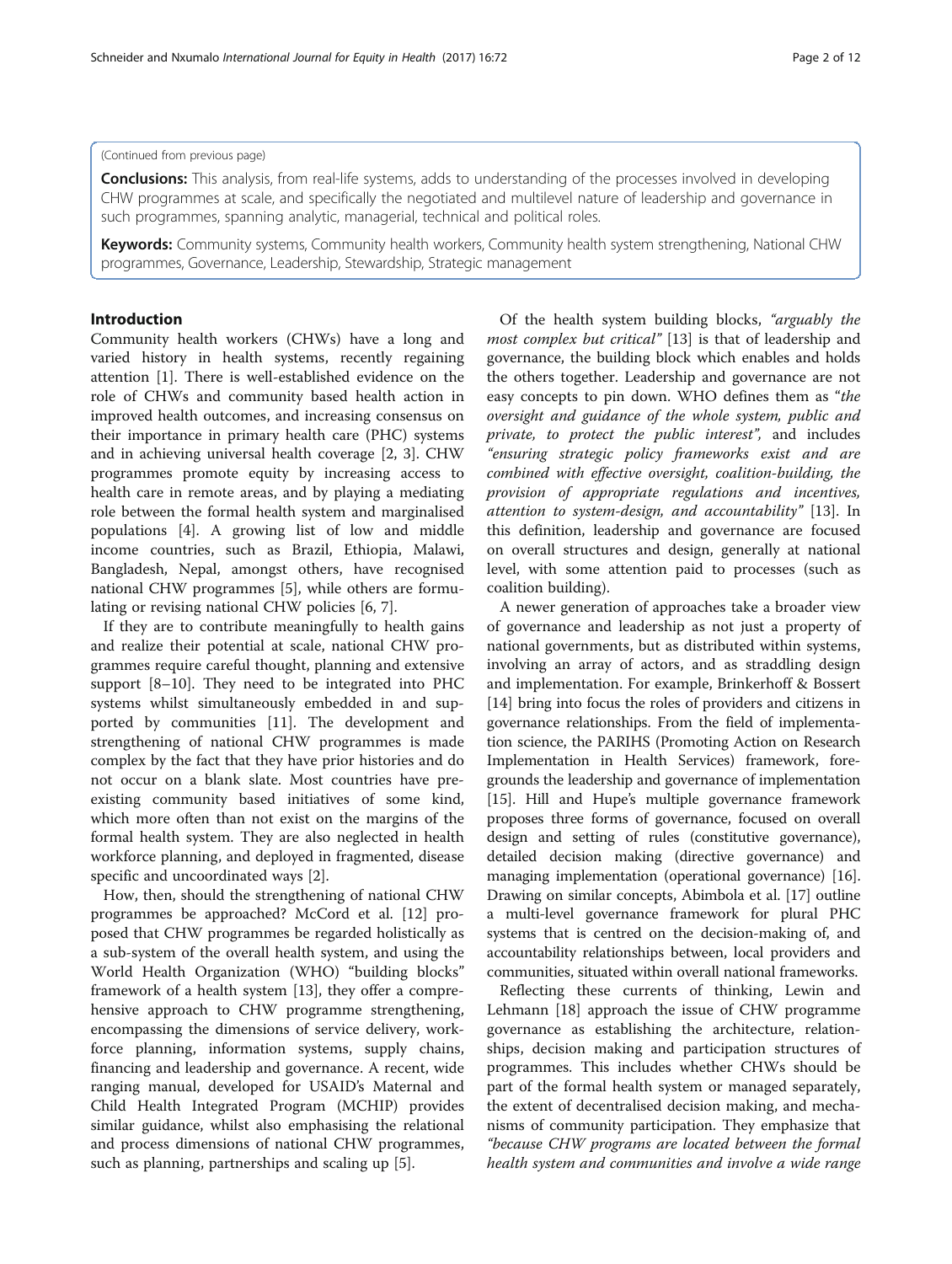of stakeholders at local, national, and international levels, their governance is complex and relational." [[18](#page-10-0)] There is also an overlap of governance and management, where the latter is "more concerned with running or implementing programs" [\[18](#page-10-0)].

Together these various ideas on CHW programme governance and related concepts such as leadership, strategic management and implementation, point to a set of distributed functions that span policy development and systems design, structures and mechanisms for coordination and participation, and programme implementation. They are not just concerned with the "what" of CHW programme policy, but also with the "how" of implementation and scaling up. Specifically, CHW programmes require engaging a more complex and plural set of players — extending into communities than is normally the case with other sub-systems of the health sector.

On the whole, however, thinking on CHW programme leadership and governance is undeveloped. Where it exists it is oriented to questions of national policy and design of programmes, and much less on the subnational dynamics of decision-making, policy adaptation, refinement and implementation within health systems. In many health systems, managers and implementers are having to implement reforms to community based health systems. Faced with new, often incompletely elaborated national mandates, how do they turn CHW programme policy into reality?

Drawing on notions of CHW programme leadership and governance as distributed in health systems and as more than the constitutive (design) dimensions [\[16](#page-10-0)], this paper provides an empirical case study of reforms to the community based health sector in South Africa. It asks the question: What do provincial experiences with the adoption and implementation of the Ward Based Outreach Team (WBOT) Strategy in South Africa offer for an understanding of the governance and leadership of CHW programmes at scale? Based on case studies of the early implementation of the community based strategy in three provinces (North West, Western Cape and Gauteng), an inductive cross case analysis was conducted with the objective of identifying leadership and governance roles and tasks required in national CHW programmes.

### Background

South Africa is a middle income country, providing health care through a tax funded public health system to 84% of the population, with the remainder receiving care in a parallel private sector, funded by costly private health insurance, and entrenching massive inequities in expenditure on health. However, access to nurse-based PHC is reasonably good, with 90% of South Africans living within 7 km of the nearest public clinic [\[19\]](#page-10-0). Despite this, South Africa still has very high levels of avoidable mortality caused by burdens of both communicable and non-communicable disease, as well as injury and violence. Much of this burden is preventable, and there is an urgent need to strengthen the preventive and promotive responses of the PHC system.

To this end, as part of a broader set of reforms, South Africa is seeking to reorient a loosely structured and highly diverse community care system that emerged organically around HIV (human immunodeficiency virus) and tuberculosis (TB), into a formalized, comprehensive and integrated CHW programme. The community care system was for the most part implemented through community based organisational intermediaries, many of whom were subsidised by government through HIV/TB budget lines. Inspired by the success of the Brazilian Family Health Programme, a "PHC Re-engineering" Task Team was appointed by the Minister of Health in 2010 to develop proposals for the reorganisation of community based services. In a "Discussion Document" [[20](#page-10-0)] the Task Team outlined a set of proposals for the establishment of "Ward Based Outreach Teams" of CHWs, led by professional nurses (referred to as "Outreach Team Leader"), linked closely with other community based providers (e.g. environmental health officers), and local PHC facilities. They would be assigned to electoral wards, responsible for a defined number of households and accountable to the local health facility. The Discussion Document also proposed that CHWs be incorporated into the health system as part of the formal health workforce. The roles of teams were to be comprehensive: extending beyond HIV/TB to include maternal-child health and chronic non-communicable diseases; with preventive and promotive, in addition to care orientations, and mobilising cross-sectoral collaboration on the social determinants of health.

South Africa has a quasi-federal political system where the national sphere sets policy and nine provincial governments (and their elected legislatures) bear the main responsibility for the delivery of health services. It is thus a system with considerable decentralised authority and decision making. With respect to the Ward Based Outreach Teams (WBOTs), the national Department of Health (NDOH) defined an overall model and roles, developed a curriculum (with the ultimate goal of national certification), provided initial training and designed a routine monitoring system linked to the national District Health Information System. It stopped short of providing ring fenced funding (as it had with other national priority initiatives), and the detailed design and implementation of the WBOTs strategy was left to provinces, which proceeded to adopt and adapt the strategy in varying ways and at different paces. While a formal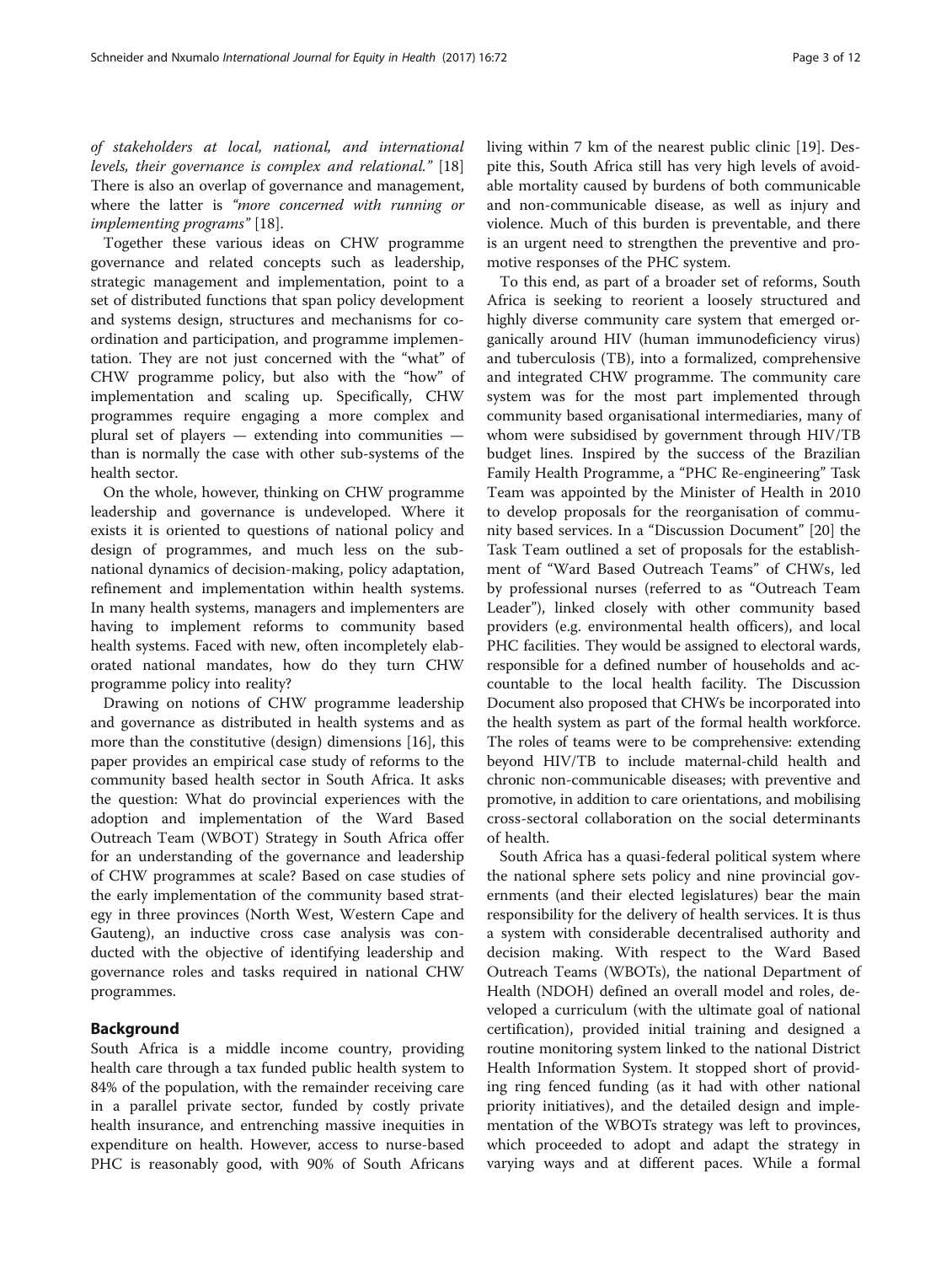WBOT policy is still in the process of being finalised, the concept is firmly anchored in the White Paper on National Health Insurance (NHI) and the subject of system strengthening initiatives in "pilot" NHI districts across all nine provinces [\[21\]](#page-10-0).

### Methods

### Primary case studies

The case study method is an investigation of a real-life and contemporary phenomenon with reference to its context [[22](#page-10-0)]. The primary case studies were conducted over a 1 year period in 2012/13 in the North West, Western Cape and Gauteng Provinces. The three case studies formed part of a national researcher collaboration, funded through a number of sources, to describe the "what" and "how" of early implementation of the WBOT strategy at provincial level. The North West Province was selected because of its role as a "revelatory" case [\[22\]](#page-10-0) of successful early implementation. The two other case studies (Western Cape and Gauteng) were embedded within existing relationships and projects of the researchers in these provinces, and selected because of this. The scope and intensity of data collection was thus

different in each province (Table 1). In the Western Cape, additional funding from the provincial government allowed for a fuller appraisal. In Gauteng, on the other hand, a combination of fragmented implementation and limited resources for the study resulted in the focus on one district only, and was the smallest of the three case studies.

Despite these differences, each case study was concerned with documenting the same phenomenon, and drew on jointly developed tools and methods, adapted to local needs and resources. The case studies mapped system components (based on a health system framework [[23\]](#page-10-0)) relevant to the new policy, and assessed implementation contexts and processes [[24](#page-10-0)]. Data collection included in-depth interviews (audio recorded, transcribed and analysed thematically) with a cross section of health system actors, from decision-makers to front-line, observations of practices and processes, patient and community interviews, reviews of documentary sources and analysis of routine data (Table 1).

The North West and Western Cape case studies involved teams of researchers from diverse backgrounds, who analysed data in an iterative process, starting with individual data sources, followed by triangulation and

| Province                                | North West                                                                | Western Cape                               | Gauteng                         |
|-----------------------------------------|---------------------------------------------------------------------------|--------------------------------------------|---------------------------------|
| Population                              | 3.7 million mostly rural                                                  | 6.2 million mixed urban/rural              | 13 million mostly urban         |
| Per capita GDP (US\$ 2010) <sup>a</sup> | 6700                                                                      | 8700                                       | 9700                            |
| Districts/Sub-districts                 | 4 districts<br>19 sub-districts                                           | 6 districts<br>32 sub-districts            | 5 districts<br>27 sub-districts |
| Sampling                                | Provincial level plus all 4 districts                                     | Provincial level plus 2 districts in depth | One pilot district              |
| 1. Interviews                           |                                                                           |                                            |                                 |
| Senior Management                       |                                                                           |                                            |                                 |
| Individual interviews                   | 4                                                                         | 23                                         | $\mathbf{1}$                    |
| Group interviews                        |                                                                           |                                            |                                 |
| Middle and frontline management         |                                                                           |                                            |                                 |
| Individual interviews                   | 14                                                                        | 26                                         | 4                               |
| Group interviews                        |                                                                           |                                            |                                 |
| <b>WBOTs/NGOs</b>                       |                                                                           |                                            |                                 |
| Individual interviews                   | 9                                                                         | 35                                         |                                 |
| Group Interviews                        | 7                                                                         | 5                                          |                                 |
| Community members                       |                                                                           |                                            |                                 |
| Individual interviews                   |                                                                           | 16                                         |                                 |
| Group interviews                        |                                                                           | 5                                          |                                 |
| Other <sup>b</sup>                      |                                                                           | 13                                         |                                 |
| Total                                   | 27 individual, 9 group interviews                                         | 113 individual, 10 group interviews        | 6 individual, 1 group interview |
| 2. Observations                         | Provincial Task Team                                                      | 23 CHW home visits                         | Health Post structure           |
| 3. Document reviews                     | Policies, plans, project reports, parliamentary speeches, training quides |                                            |                                 |
| 4. Routine and audit data               | Household profiling; audit of CHW workers                                 | Database of CHWs and NGOs                  |                                 |

Table 1 Provincial contexts and data collection

a<br>bource: [https://en.wikipedia.org/wiki/List\\_of\\_South\\_African\\_provinces\\_by\\_gross\\_domestic\\_product\\_per\\_capita](https://en.wikipedia.org/wiki/List_of_South_African_provinces_by_gross_domestic_product_per_capita)<sup>b</sup><br>pother = other sectors (education, social development), traditional bealers, private providers

<sup>b</sup>Other = other sectors (education, social development), traditional healers, private providers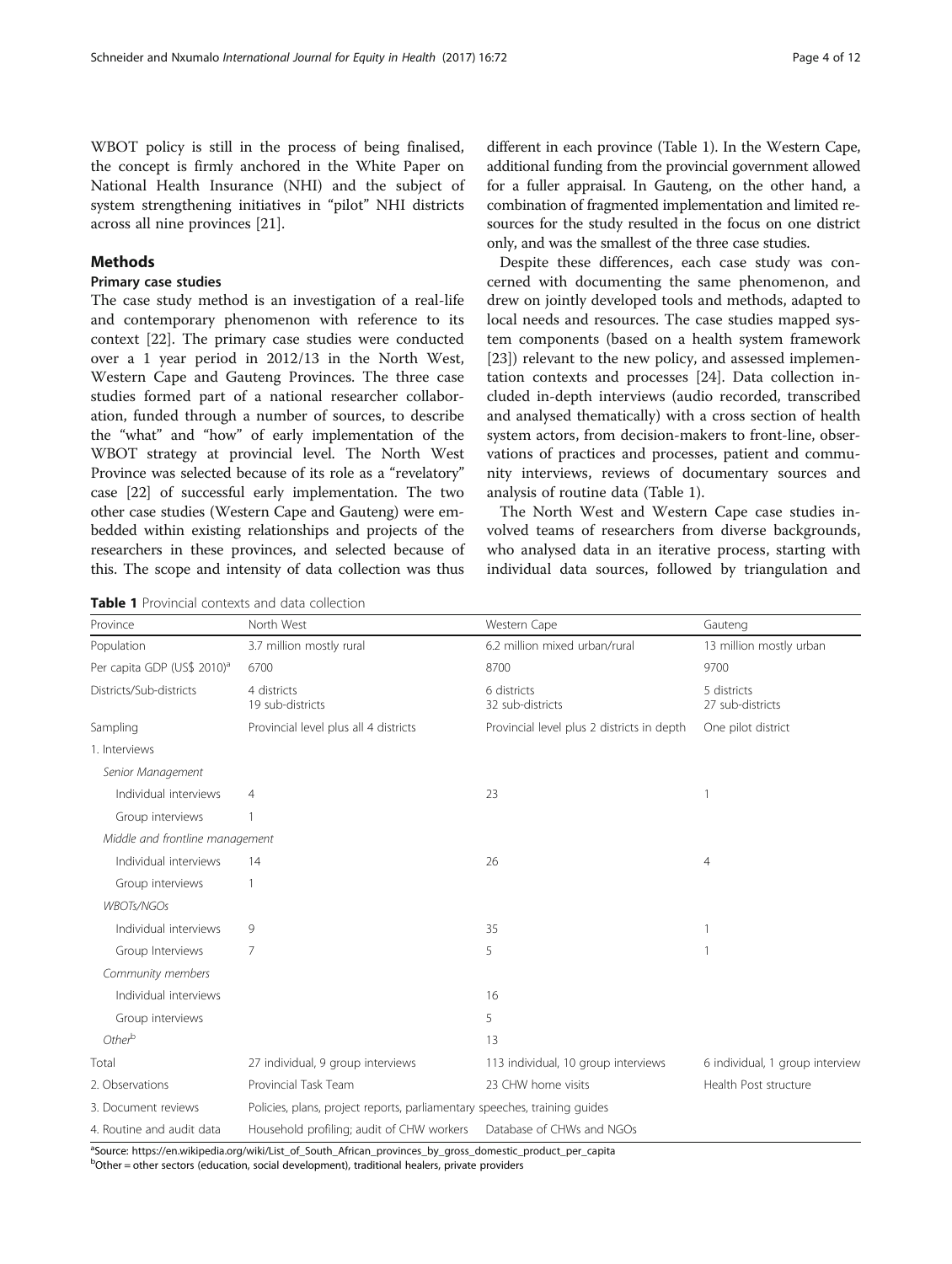convergence towards key themes. Being more limited in scope, the Gauteng study was analysed by two researchers. All three case studies undertook careful processes of member checking (feedback and discussion with respondents) before finalization. The trustworthiness of the findings was enhanced by the collective experience and tacit knowledge of the research teams, able to contextualize and make sense of findings. Full accounts of the provincial contexts, case study research strategies and findings are reported elsewhere and summarized below [\[25](#page-11-0)–[27\]](#page-11-0). Each case study received ethics clearance from an institutional review board.

### Overview of cases

### Case study 1: North West Province

The North West Province was an early and enthusiastic adopter of the WBOTs Strategy. Within a year of the national proposals, the Province had begun implementation and by the time the case study was conducted (late 2012), pilot teams were established in all sub districts and more than 40,000 households had been visited. Scale up has continued since, and by 2015 [[28\]](#page-11-0), more than 300 WBOTs were active across the Province, giving it the highest coverage of wards (72.6%) in the country. The case study sought to identify the factors underlying the successful and rapid implementation of the strategy in the province. The key insights offered were the active provincial strategies of implementation adopted and the forging of common collective visions, against a backdrop of well-established district and sub-district structures.

#### Case study 2: Western Cape Province

One of the authors (HS) formed part of a team commissioned in 2013 to conduct a situation appraisal of the existing NGO-contracted home and community based care services in the province, as part of a broader provincial strategic planning process (referred to as Healthcare 2030). Up to then the province had resisted the national WBOTs proposals, specifically opposing moves to do away with NGO intermediaries and incorporate CHWs into the provincial staff establishment. However, the Healthcare 2030 Strategy ultimately proposed far reaching changes to the community based health services in line with the national strategy [\[27](#page-11-0)]. The situation appraisal thus identified the key design challenges to reshaping the existing community based services to the new goals in a setting where political and stakeholder commitment to the new ideas was mixed.

#### Case study 3: Gauteng Province

In contrast to the other two provinces, the Gauteng provincial authorities did not take an active stance for or against the WBOTs policy, essentially acting as a conduit for the communications from the national department to the five districts. This province had an established infrastructure of district family medicine practitioners, linked to the three universities, who had already been experimenting with different models of community oriented PHC. The districts were asked to integrate the WBOT strategy into their existing models and by 2015, 55% of wards had WBOTs [[28\]](#page-11-0). One of the co-authors (NN), conducted an assessment of this integration and assimilation process in one district, Sedibeng, selected as an initial pilot site for implementation of the WBOT Strategy. This case study provided insight into how district actors who have already reorganised their community-based services engage with top-down mandates, and the role of local stewards in negotiating the fit between the two.

### Cross case (secondary) analysis

A qualitative, descriptive, cross case analysis of leadership and governance roles was conducted after the three case studies had been completed and written up. The cross case analysis was an embedded unit of analysis in that it focused specifically on the issues and challenges faced, and the strategies adopted, by provincial and district policy makers and managers as they engaged with the new national mandate (the "case"). Drawing on the opportunity offered by three distinct sets of experiences, attitudes and contexts, the analysis was able to ensure maximum variability in what Yin [[22](#page-10-0)] refers to as the "replication logic" of sampling — the study of the same phenomenon in different contexts. In an inductive process, each case study report (including findings, discussion and conclusion) was read and specifically coded for potential leadership and governance roles/ tasks/challenges/strategies. Informed by policy analysis approaches [\[29\]](#page-11-0), codes were then categorised into broad themes (e.g. provincial adoption of policy, actor roles and responsibilities). In this manner, key findings from each case were surfaced and patterns matched with those of the other cases. Each case added unique insights as well as confirmation of patterns in the other cases. From this, a set of governance or leadership tasks or roles for CHW programmes at scale were formulated.

The cross case analysis was conducted by the first author (HS), who had led two of the original case studies, while the co-author (NN), who had led the third case study, provided a critical mirror on the plausibility of the analysis. The analysis remained at a descriptive level, and did not seek to build theory on cause-effect relationships (e.g. what explains success or failure of implementation and/or governance and leadership?). It also did not formally test rival formulations of roles, but drew substantively on the findings and interpretations of the individual case studies, which themselves had undergone extensive validity checks.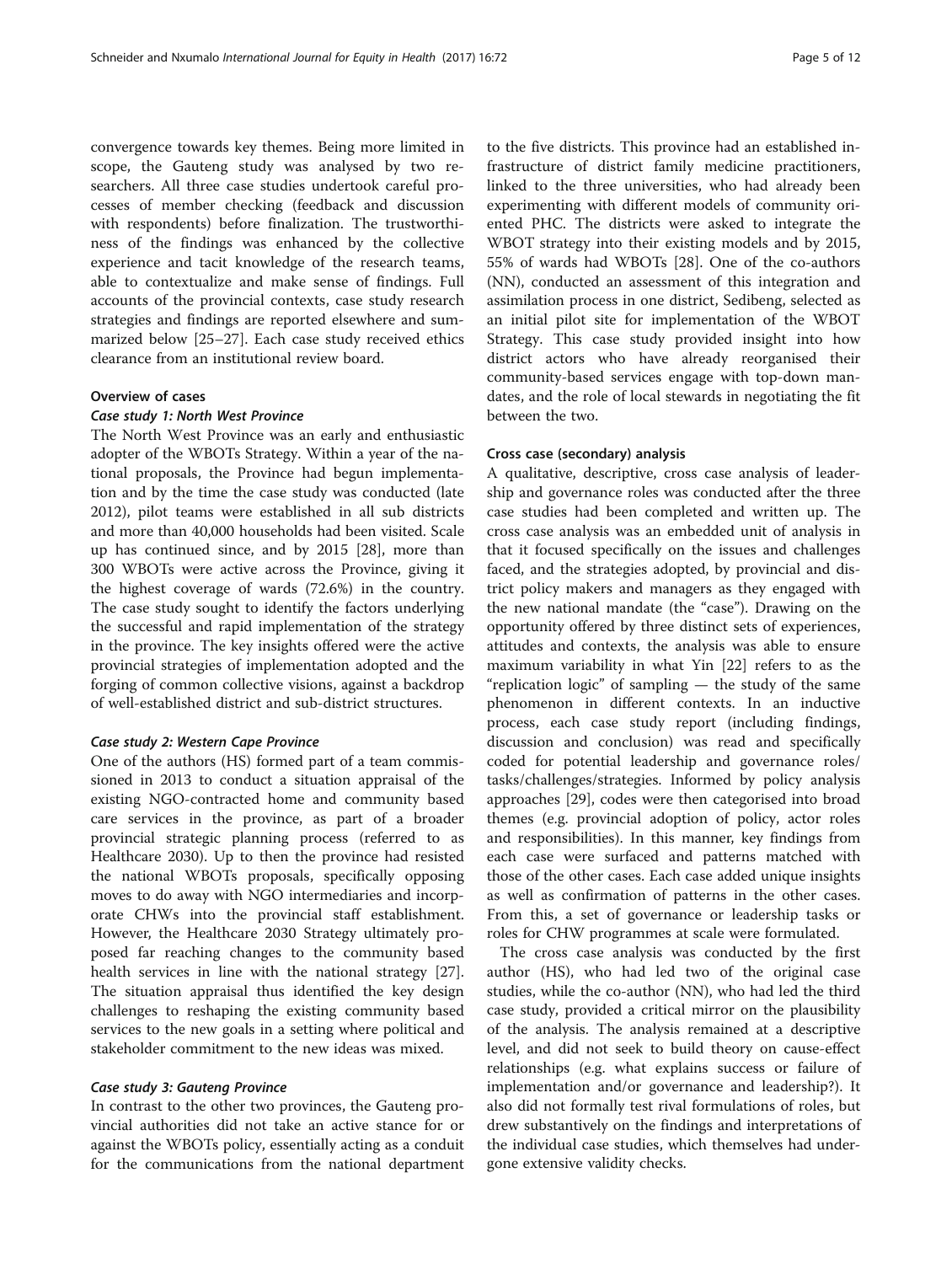### Results

The key issues facing, stances adopted and strategies deployed by the provincial and district policy makers/ managers arising from the three case studies are summarised in Table 2. They have been grouped into the broad themes of provincial policy adoption and formulation; reallocation of roles and responsibilities; the development of new systems; and leading and managing change. These are described in more detail in the narrative that follows.

### Policy adoption and formulation at provincial level

Given the relatively loose, unfunded mandate from the national sphere, provincial attitudes to implementation of the WBOTs strategy differed. Provincial leaders in the North West Province (NWP), where political and senior managerial commitment was high, regarded it as an affirmation of long standing values and orientations towards PHC in the province. As pointed out by one manager: "The elements of PHC re-engineering have long been implemented in the North West… The official adoption by the national department of the PHC reengineering as a model upon which to push our service delivery ….confirms that what we have been doing is correct, and therefore strengthens what we were doing…" (District Manager, NWP). Similar understanding and ownership were evident across all levels of the system, including amongst the CHWs themselves. The fit of the new policy with existing values and approaches was thus unproblematic in this province.

In the Western Cape (WC), the WBOTs strategy was seen as distracting from unfolding trajectories and "ways of doing things" in community based services, and had mixed support in the province. Senior managers initially rejected the national PHC Re-engineering proposals, a

**Table 2** Key leadership and governance themes identified in case studies of WBOTs implementation

| Broad L&G function                            | Province                                                                                                                                                                                                                                                                                                                                                                                                                                                                                                                                                                                                                                                                                                                                                                                                                                                                                                                                                                                                                                                                                                                                                                                                                |                                                                                                                                                                                                                                                                                                                                                                       |                                                                                                                                                                                                                                                                                                                          |  |
|-----------------------------------------------|-------------------------------------------------------------------------------------------------------------------------------------------------------------------------------------------------------------------------------------------------------------------------------------------------------------------------------------------------------------------------------------------------------------------------------------------------------------------------------------------------------------------------------------------------------------------------------------------------------------------------------------------------------------------------------------------------------------------------------------------------------------------------------------------------------------------------------------------------------------------------------------------------------------------------------------------------------------------------------------------------------------------------------------------------------------------------------------------------------------------------------------------------------------------------------------------------------------------------|-----------------------------------------------------------------------------------------------------------------------------------------------------------------------------------------------------------------------------------------------------------------------------------------------------------------------------------------------------------------------|--------------------------------------------------------------------------------------------------------------------------------------------------------------------------------------------------------------------------------------------------------------------------------------------------------------------------|--|
|                                               | North West                                                                                                                                                                                                                                                                                                                                                                                                                                                                                                                                                                                                                                                                                                                                                                                                                                                                                                                                                                                                                                                                                                                                                                                                              | Western Cape                                                                                                                                                                                                                                                                                                                                                          | Gauteng                                                                                                                                                                                                                                                                                                                  |  |
| Policy formulation/adoption                   | Long standing and widespread<br>support for the district health system<br>and PHC led to ready acceptance<br>and early adoption of the policy                                                                                                                                                                                                                                                                                                                                                                                                                                                                                                                                                                                                                                                                                                                                                                                                                                                                                                                                                                                                                                                                           | A well-established and reasonably<br>governed system of NGO contracting<br>for community based care perceived<br>as different to national WBOTs<br>strategy and led to minimal initial<br>adoption, but later formulation of a<br>comprehensive strategy                                                                                                              | District based nodes of innovation,<br>led by family physicians and<br>following unique local designs<br>("health posts"), led to a complex<br>negotiated process of<br>accommodation and adaptation of<br>the WBOTs policy at local level                                                                               |  |
| Reallocation of roles and<br>responsibilities | In all three provinces the reorientation of community based services implied new roles, relationships and mindsets<br>amongst all role players in the community based, PHC and district health systems<br>- local health facilities and managers had to play new oversight and coordination roles and be willing to allocate<br>resources (staff, space) in support of teams<br>- new relationships had to be developed with communities and community structures<br>- the roles of the NGO sector had to be redefined<br>- (sub)-district systems had to play a stronger priority setting, planning and monitoring role                                                                                                                                                                                                                                                                                                                                                                                                                                                                                                                                                                                                |                                                                                                                                                                                                                                                                                                                                                                       |                                                                                                                                                                                                                                                                                                                          |  |
| Development of new systems                    | In all three provinces, community based services have existed on the margins of the health system, with poorly<br>developed and integrated human resource, financing and information systems. Greater expectations of<br>performance of the community based sector have demanded changes in these systems:<br>- payment of CHW stipends shifted from NGOs to government payroll systems to ensure regular payment (in two<br>provinces)<br>- improved support and supervision from professionals<br>- new curricula and training processes instituted for standardised and comprehensive roles<br>- new M&E systems developed that are aligned with new roles and integrated into the routine district health<br>information systems, and piloting the use of mHealth<br>However:<br>- Financing is still largely from special budget sources (such as HIV/AIDS and TB conditional grants), received from<br>national government, and only partially integrated into core provincial resource allocation mechanisms<br>- Remuneration, conditions of service and career pathing for CHWs have not been adequately addressed<br>- Recruitment and funding of Outreach Team Leaders a key factor in future sustainability |                                                                                                                                                                                                                                                                                                                                                                       |                                                                                                                                                                                                                                                                                                                          |  |
| Leading and managing change                   | Rapid adoption of the strategy<br>followed a common collective vision<br>about WBOTs that led to strong<br>leadership of the process at district<br>and sub-district levels. This was<br>accompanied by deliberate scale<br>up processes: planning, piloting,<br>community "dialogues", implementation<br>support structures, including feedback<br>and accountability                                                                                                                                                                                                                                                                                                                                                                                                                                                                                                                                                                                                                                                                                                                                                                                                                                                  | At the time of the case study, the<br>province was still in policy<br>formulation stage. In subsequent<br>months there was an incremental<br>process of negotiating new roles<br>and modes of delivery with NGO<br>partners, and developing new<br>training and M&E systems. Piloting of<br>comprehensive roles planned at<br>district level (in the NHI pilot site). | Changes happened prior to new<br>policy. The leadership role of family<br>physicians in partnership with DHS<br>management was key, and led to<br>the development of a unique district<br>model. Involved extensive local<br>alliance building (including<br>mobilising local financial resources<br>for implementation) |  |
|                                               | All provinces face the challenge of generating political, including budgetary commitment, and developing the case<br>for greater investment and resources for WBOTs                                                                                                                                                                                                                                                                                                                                                                                                                                                                                                                                                                                                                                                                                                                                                                                                                                                                                                                                                                                                                                                     |                                                                                                                                                                                                                                                                                                                                                                       |                                                                                                                                                                                                                                                                                                                          |  |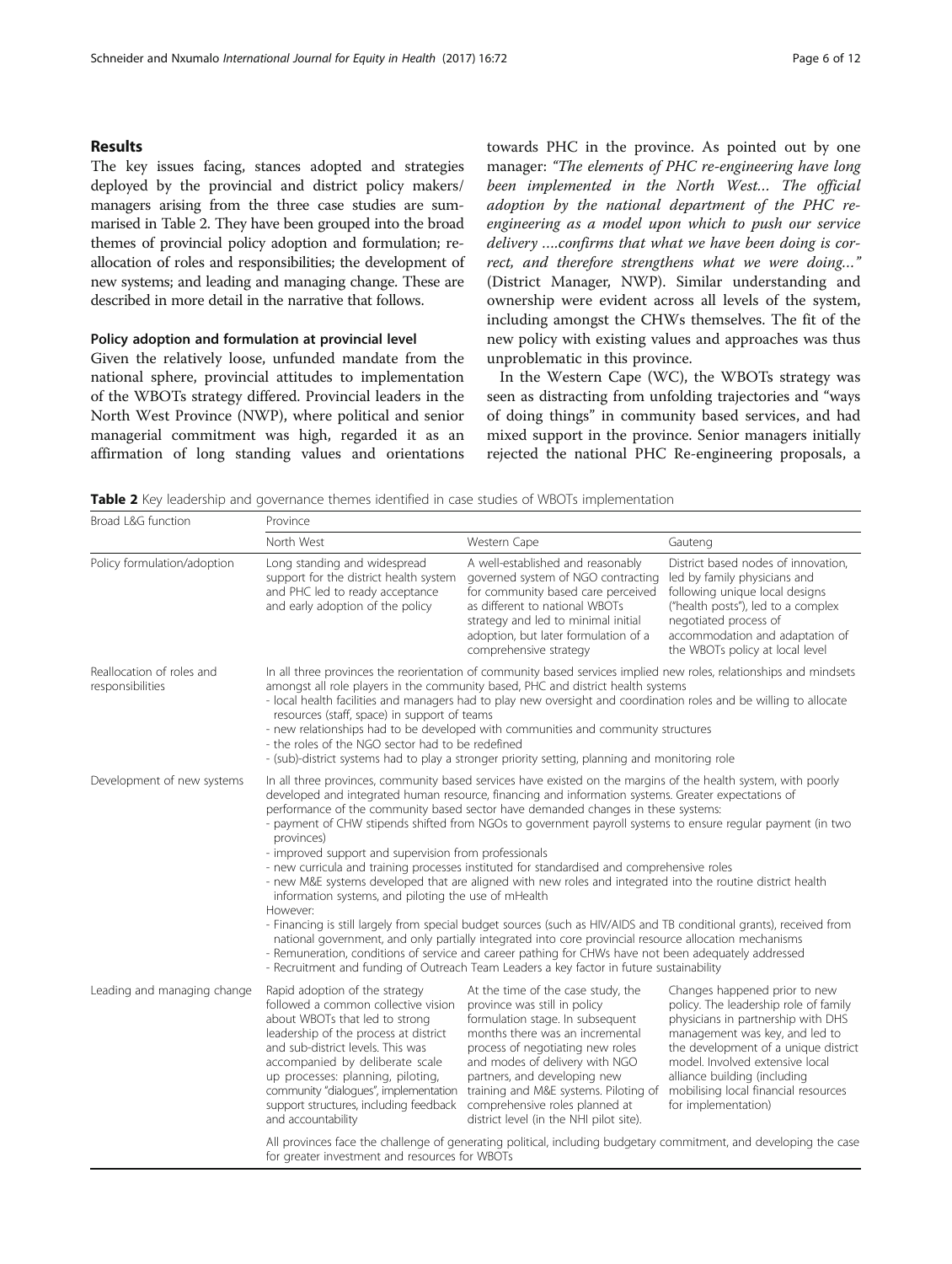stance regularly taken by this province in relation to the national sphere. However, the situation appraisal documented widespread support at district and sub-district levels for a re-organisation of the community-based sector towards more comprehensive and population oriented approaches. In line with a wider provincial commitment towards "wellness" and "wellbeing", the province proposed an extensive re-organisation of its community-based services in the Healthcare 2030 strategy. However, it retained the service delivery model of non-governmental organization (NGO) intermediaries: "The NGO model has a lot to offer, let's figure out how to do it better." (Senior Provincial Manager, WC). Since then, it has focused on negotiating an incremental widening of CHW roles with the NGO sector, and is piloting new approaches to delivery in various parts of the province, including the nationally supported NHI pilot site.

In the Sedibeng District of Gauteng Province (GP), the adoption of WBOTs confronted an already developed local model of outreach called "health posts", led by a Cuban-trained family practitioner. Health posts are basic physical structures, often constructed with resources mobilised from local communities, as satellite delivery sites for clinics and community health centres. The health posts are staffed by a professional nurse (recruited from a pool of retired nurses) and a team of CHWs, and bring preventive services and chronic disease follow-up and distribution of medicines closer to the community. When the WBOTs were introduced "there were meetings and we were informed about what national wants … we had already been having PHC Re-engineering, although we were calling it health posts, but they said the name must change, it must be PHC Re-engineering, then that's it" (Sub-District Manager, GP) "The whole project had to be re-adjusted according to what the [national] minister wanted." (District Manager). The district did not want to do away with the health posts because "communities are already comfortable with that system [health post]. If we now start to close or change they might feel we are really playing games with them" (District Manager) and settled on a hybrid model where health posts became referred to as "Ward Based PHC team sites".

### Reallocation of roles and responsibilities

The community-based health sector in South Africa developed from the late 1990's as a government supported, NGO-based service focused on provision of care and support for people with HIV and TB. With varying degrees of formality, it related to a diffuse set of players including hospitals, step down and palliative care facilities, HIV/TB providers, welfare sector and other NGOs. It did not therefore emerge as a structured extension of the PHC system, and government funding for NGOs was channeled through HIV/TB programmes.

The WBOTs strategy proposed a shift towards comprehensive CHW roles and pro-active engagement with households and communities, with a primary link to the PHC system. These involve a significant reconfiguration of local relationships between PHC professionals, CHWs and communities. Health facilities and sub-district managers have to play new oversight and coordination roles and be willing to allocate resources (staff, space) in support of outreach teams; they need to engage more actively with the diverse array of actors within communities, and shift from mindsets of treatment to prevention and promotion. Prevailing organisational cultures are generally not in support of this.

In the North West Province, the expectation that PHC clinics would provide the WBOTs team leaders from within their own staff establishment was met with surprise and in some instances, resistance: "I was not aware that he [the team leader] will be out of the facility permanently because I expected him to come back and to still allocate work to him" (PHC facility manager, NWP) In both this province and the Western Cape the dominant attitudes of PHC professionals towards CHWs was to regard them as subordinate cadres and not as agents with independent knowledge of community life and capable of judgment and discretionary action. While the role of the team leader as a support system was viewed very positively by CHWs in the North West, relationships with health facility staff remained precarious and a source of considerable dissatisfaction. Team members were constantly under pressure to work in clinics: "If there is a shortage of staff like this month … they were taking us to work that clinic and then many go to work in that clinic. That is what happens." (Outreach Team Leader, NWP).

The case of Sedibeng demonstrates how local leadership from the sub-district management team and the family medicine practitioner, attuned to community oriented PHC, can successfully mediate these new relationships. They also strengthened the hand of the outreach teams through the health posts, which provided an autonomous physical space for WBOTs that did not rely on the goodwill of PHC facility staff, whilst also indirectly addressing the need to alleviate the pressure from overcrowded PHC clinics. However, it introduced a new line of accountability (the professional nurse at the health post reports to the facility manager at the PHC clinic).

A more visible and systematic approach to households and communities requires a level of buy-in and participation that was not necessarily the case in the more limited care and referral system of the past. As explained in Sedibeng: "Implementation of PHC re-engineering is a real community-based process. You have to talk to political leadership. You have to talk to officials in the municipality. You have to talk to other prominent figures.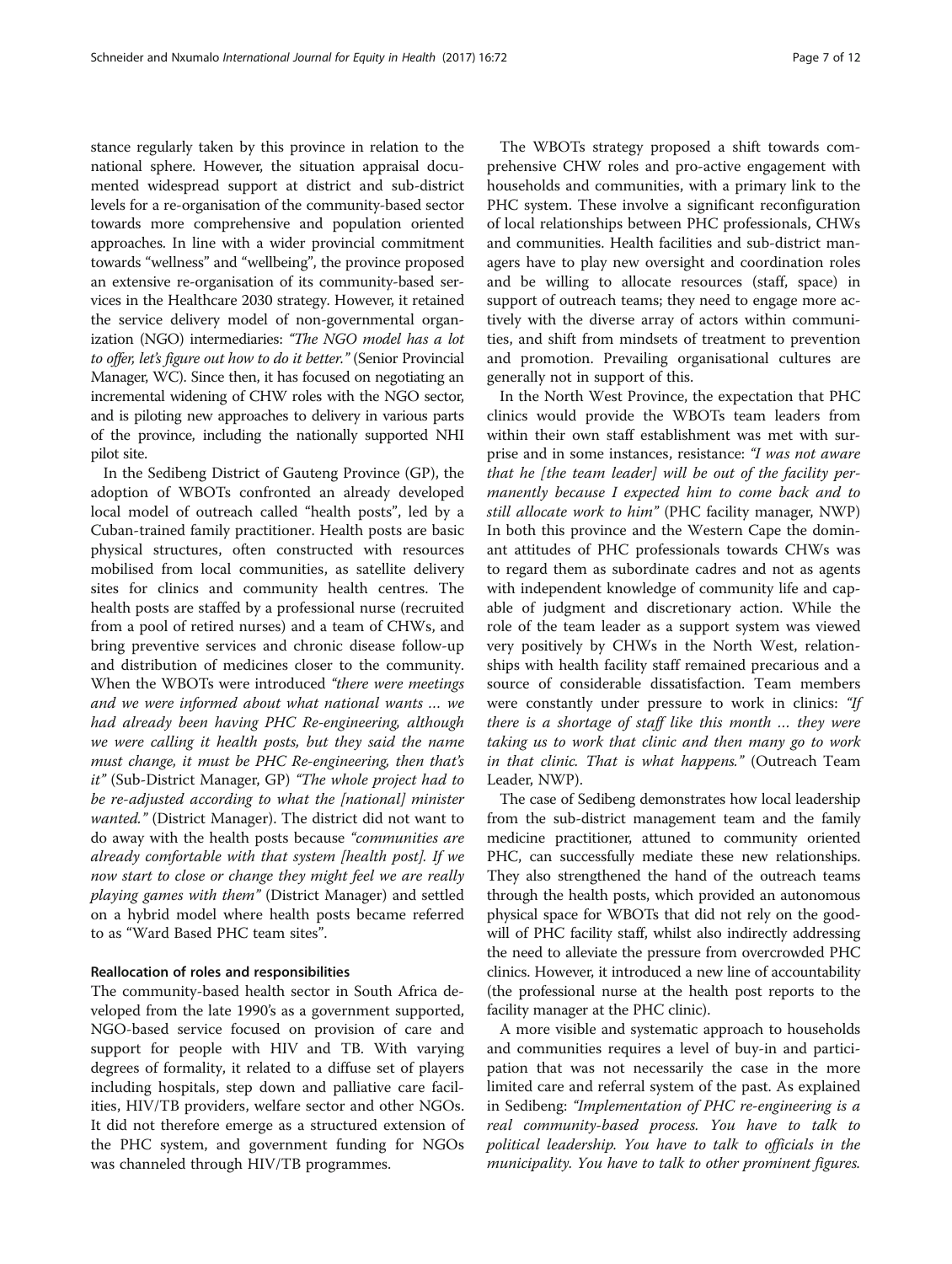You know we even went to the ministers of different religions. So you really have to be as participative with the community as possible. If you don't then you miss out completely" (Senior District Official, GP). In the North West Province, "community dialogues", involving a wide cross section of players, were a key part of the implementation process and established community participation and inter-sectoral action as valued elements of the strategy. "The implementation dialogues must be carried out for the community to be aware of what is going to happen and they must accept because if they don't that will cause us unnecessary challenges. " (Outreach Team Leader, NWP) Similarly, in the Western Cape, community members interviewed welcomed a re-organisation of roles but emphasized the need for greater participation. "Communities … can play a big role in if they were educated about the new vision and have knowledge about the new system." (Community member, WC). None of the three provinces had considered formal community oversight roles, such as through clinic committees, of outreach teams.

Despite emerging from an NGO-driven system, the WBOT strategy is silent on the role of NGOs, and several provinces have opted to do away with NGO intermediaries and contract directly with individual CHWs. While some NGOs may disappear others will continue to have a community presence and will form part of the array of local actors to be engaged in community health systems. Where NGOs remain as contracted agents deploying CHWs, such as in the Western Cape, their organisational relationships also have to be redefined. An NGO partnership system requires capacity for managing contractual relationships that includes not only financial accounting and performance monitoring but also the trust relationships necessary for effective cooperation in a plural environment. The Western Cape situation appraisal recommended that contracting of NGOs shift to sub-district authorities, away from the more remote and disconnected District Community Based Services division, as in the past. This will also allow for greater priority setting and planning at this level.

#### Development of new systems

Following the publication of the PHC Re-engineering Discussion Document (which spelt out the core concept of the team approach and roles), the national Department of Health commissioned an inter-related set of processes that included the design of a national work-based training curriculum (through a national accrediting body), indicators and a routine reporting system through the District Health System, and the development of in-service training packages.

These elements formed the leading edge of reorganised community based services in the provinces and

their alignment facilitated implementation, where this was observed in North West and Sedibeng. However, several key human resource and related financing questions remained unresolved at national level, and were thus implicitly delegated to provincial players. These included the employment status and remuneration of CHWs, the roles of NGOs, and the mobilisation and funding of nursing personnel as team leaders.

In a process emulating other provinces (begun in KwaZulu-Natal, a province not studied), both Gauteng and North West decided to move away from payment of monthly CHW stipends through NGOs, experienced as unreliable and frequently interrupted, to direct payments through the government payroll. As indicated, the Western Cape chose to remain with the NGO contracting system that functioned relatively well in this province. However, without the additional funding nationally, the levels of stipends were not increased and remained well below the entry level wage in the civil service. The Western Cape case study documented a very high turnover of CHWs, especially in the urban areas as a result [[29\]](#page-11-0), and retention and stability of WBOTs remains a key issue.

In the North West, which has scaled up WBOTs despite the absence of additional funding, the strategy was integrated into existing district and sub-district resource allocation, planning and monitoring mechanisms. As a senior provincial manager indicated, "districts were being encouraged to "work differently" within the PHC re-engineering framework and obtain necessary budget accordingly." This was accepted at lower levels: "If it's part of our mandate, then it's in the equitable share [core budget]. It's a good thing because we will own it 100% and we'll plan and implement it accordingly." (PHC Facility Supervisor) In Gauteng, the provincial government provided budgets to Districts to recruit retired nurses to support teams. However, the health post component continued to rely on local resource mobilization: "We also had to ask for donations, because it was a mandate but it was an unfunded mandate. So they said we should ask for donations from business people or from wherever." (Sub-district manager, GP).

The design of integrated health system support systems is perhaps the best recognised of the leadership and governance roles in CHW programmes. However, while national policy processes provided the overall design and core idea of the WBOTs, these processes remained incomplete and had to undergo further development with implementation.

### Leading and managing change

The North West Province provided the clearest example of the sub-national leadership required to catalyse changes to community-based services systematically and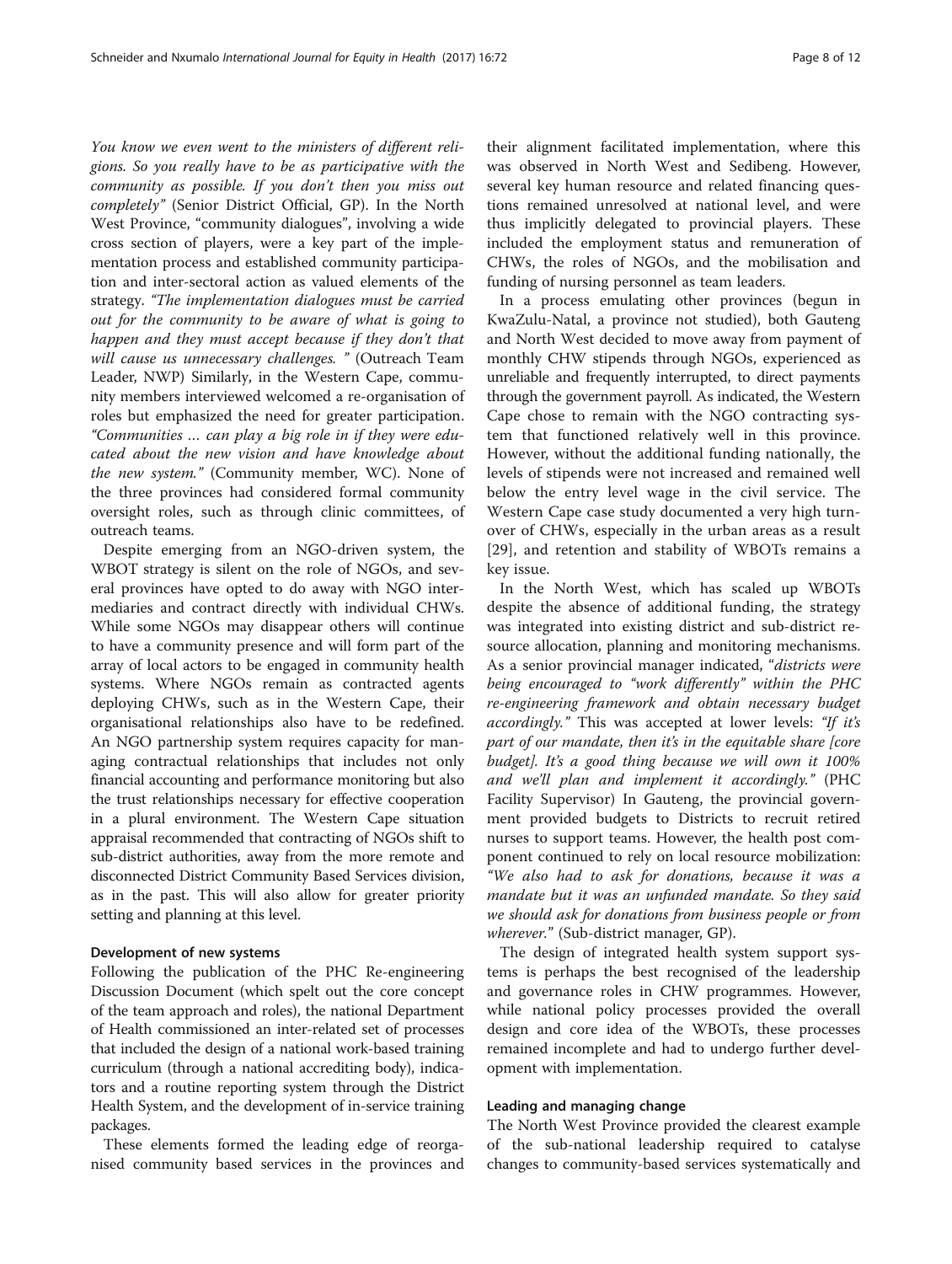at scale. The primary case study [[27\]](#page-11-0) identified these as an inter-related set of processes that included:

- The forging of a collective vision for the new strategy that built on prior history and values and that led to distributed leadership and ownership of the new policy;
- An implementation strategy that ensured alignment of systems (information, human resources) and appropriate sequencing of activities (planning, training, piloting, household campaigns);
- The privileging of ' community dialogues' and local manager participation in the early phases;
- The establishment of special implementation structures: a PHC Task Team (chaired by a senior provincial manager) to enable feedback and ensure accountability, and an NGO partnership that provided flexible support for implementation.

In the North West, a rural province relatively shielded from the dominance of tertiary care centres and medical schools, the values of PHC (such as community participation and inter-sectoral action) have found ready acceptance. In the Western Cape, community based services are still regarded by providers and frontline managers as a clinical extension of care in clinics and hospitals. Those seeking to implement the values espoused in Healthcare 2030 thus face the challenge of both building political commitment and achieving consensus on a different orientation. In contrast to the North West where a collective vision and support was evident and an important driver of change, views on reforms to community-based services in the Western Cape were more fragmented. As one interviewee said, "The problem is that it is such a wide concept and each person interprets the concept in their own way … [they are] all on different pages. [I] don 't think management understands it or is fully in agreement on what it should be." (District Manager, WC). In Sedibeng (and in Gauteng more generally), the leadership role of family medicine specialists, linked to universities, has played a major role in legitimating new forms of community oriented PHC. However, these initiatives have tended to remain local and therefore uneven across the province.

All three provinces face the problem of national political ambiguity towards the WBOT Strategy. The strategy features in all the key overarching reform statements (notably NHI), but is not backed by funding or developed yet as a specific policy. Despite the presence of routine information systems, monitoring and evaluation of WBOT implementation remains weak, and the demand for evidence is low.

A key problem is that implementing the WBOTs will require significant new investments, especially in the

regularization of the employment of CHWs, but also in better support systems. In a middle-income country with a relatively well-developed and accessible facility-based PHC infrastructure, the added value of WBOTs will be in the preventive and promotive roles they can play. Opening up the fiscal space for this requires compelling evidence on the capacity of comprehensively oriented WBOTs to address disease burdens and the social determinants of health. Unfortunately, the evidence based from elsewhere, notably around the role of CHWs in child survival has limited applicability in South Africa. In the face of this, the focus has remained on disease specific community initiatives (notably HIV/TB), and on strategies to strengthen facility based services [\[30\]](#page-11-0).

### Key leadership and governance roles

In all three provinces the adoption of WBOTs strategy involved an active process of making sense of, adapting and negotiating the fit with existing provincial realities. Provincial stewards were also faced with reconfiguring relationships within PHC and the district health system, and developing new management systems. Further, if the strategy is to be sustained at scale, they have to make the case for greater investment, build an evidence base, forge partnerships and alliances, and design coherent implementation strategies.

From the cross case analysis, four key leadership and governance roles for sub-national stewards seeking to strengthen CHW programmes and community based services have been formulated:

- 1. Negotiating a fit between national mandates and provincial histories and strategies of community based services;
- 2. Defining new organisational and accountability relationships between CHWs, local health services, communities and NGOs;
- 3. Revising and developing new, aligned and integrated planning, human resource, financing and information systems;
- 4. Leading change by building new collective visions, mobilising political, including budgetary, commitment and designing implementation strategies.

These roles include not just the design of new systems the "hardware" of governance, but also managing actor relationships and generating political support — the "software" of governance [\[31\]](#page-11-0).

### **Discussion**

Leadership and governance, the "oversight and guidance of the whole system to protect public interest" [\[13\]](#page-10-0) is a relatively poorly researched and understood role in health systems. This paper provides one perspective on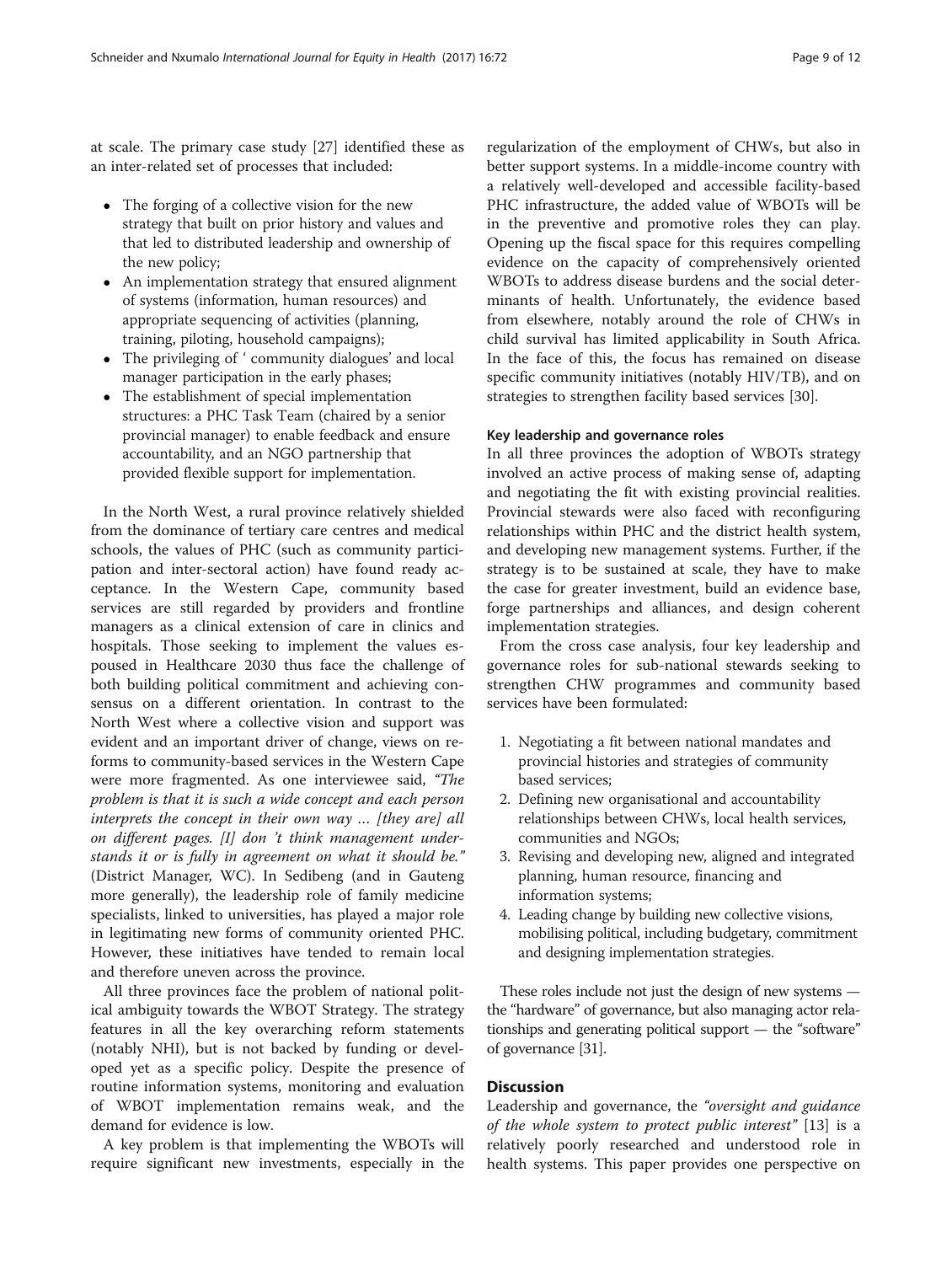this phenomenon, through the lens of sub-national health system stewards seeking to strengthen community-based services in South Africa. Secondary analysis of three provincial case studies of WBOT implementation, representing different contexts, attitudes and moments in the policy process, provided the opportunity for understanding the governance and leadership of CHW programmes at scale. The findings have relevance for other health systems, especially those in the process of restructuring existing community based delivery systems that emerged from responses to HIV/TB [\[30\]](#page-11-0). With their complex stakeholder relations, CHW programmes provide a window into the dynamics of leadership and governance in health systems more generally. The paper also speaks to the role of leadership and governance in implementation [[15](#page-10-0)].

By focusing on provincial and district actors and processes the analysis, firstly, confirmed Hill and Hupe's contention [[16\]](#page-10-0), of the distributed nature of the leadership and governance function. Policy development and design of programmes are not a once off national process following a pre-determined check-list, but a dynamic, negotiated and iterative process involving actors at all levels. National mandates are just the starting point, and may be incomplete or even contradictory. If they are to be implemented, these mandates need to find their fit, through negotiation and adaptation, in the messy and crowded everyday reality of health systems [[32\]](#page-11-0). Strong sub-national governance, able to adapt national frameworks to local conditions, set priorities and coordinate and mobilise local actors is thus key to ensuring sustained implementation of CHW programmes [[33, 34\]](#page-11-0). Such processes inevitably result in distinct subnational programme realities where even fundamental orientations may be shaped and reshaped at the local level (e.g. whether CHWs are to be viewed as a technical agent or community mobiliser). This requires recognising the essentially emergent nature of CHW programmes [\[35\]](#page-11-0) and the appropriate role of national (and international) support in the face of this [\[7\]](#page-10-0).

Secondly, with respect to CHW programmes, attention needs to be paid to the micro-level reconfiguration of roles, responsibilities and accountabilities — between communities, CHWs, PHC professionals and subdistrict management — and how these affect the distribution of decision making and power, and therefore, prospects for equity [[36\]](#page-11-0). In particular, the analysis revealed the complex relationship between community and facility based players and the importance of mechanisms that ensure that community based teams have a degree of independence and autonomy from facilities. Two well known CHW initiatives, the Mitanin Programme in Chhattisgarh State, India [[37](#page-11-0)] and the Health Surveillance Assistants Programme in Malawi [\[32](#page-11-0)] manage and deploy CHWs through divisions of the health system that are separate but coordinated with the rest of the PHC system. The creation of health posts in Sedibeng and NGO contracting mechanisms in the Western Cape are also ways of structuring autonomy.

Whatever the mechanisms, restructured relationships require greater vertical integration and accountability of community based services through the formal health system. Equally important is strengthening the less formal and horizontal mechanisms of coordination and accountability within community health systems. Being able to build norms of responsiveness and answerability between local players in the wider community health system, despite the absence of formal lines of accountability, is a key element of local CHW programme leadership and governance. It requires the capacity to shift from modes of command-and-control (managing up and down) that are the dominant cultures within frontline service provision towards new relationships across organizational boundaries based on networking, cooperation and reciprocity (managing out) [[27](#page-11-0)].

Thirdly, the analysis highlighted the strategic management role — defined as the capacity to look outwards, inwards and ahead simultaneously [[38](#page-11-0)] — of steering change at scale through complex health systems. This involves deliberate and participatory change management processes, in which collectively held values and visions play an important part. It requires mobilizing political support, but also the management of a range of vertical and horizontal organisational relationships, [[39](#page-11-0)] and an ability to learn-by-doing [[38](#page-11-0)].

A limitation of the analysis is that it did not include a consideration of national leadership and governance. This would bring into focus the formal processes of policy development, resource mobilization and decisionmaking — the "constitutive" and "directive" governance [[16\]](#page-10-0) roles — required at this level. The paper also rests on the assumption of government as the main funder and initiator of community-based services. In many settings this is not necessarily the case, where government is just one agency amongst many, and where the governance reality may be very different to that described above [[17](#page-10-0)]. Although all guided by the same overall purposes and involving common actors, the case studies varied in size and scope and were, in two instances, selected because of ease of access and prior knowledge and relationships.

### Conclusion

This analysis has contributed to an empirical understanding of leadership and governance functions in strengthening CHW programmes at scale. It highlighted the multifaceted, negotiated and distributed nature of these functions, spanning analytic, managerial, technical and political roles. It is beyond the scope of this paper to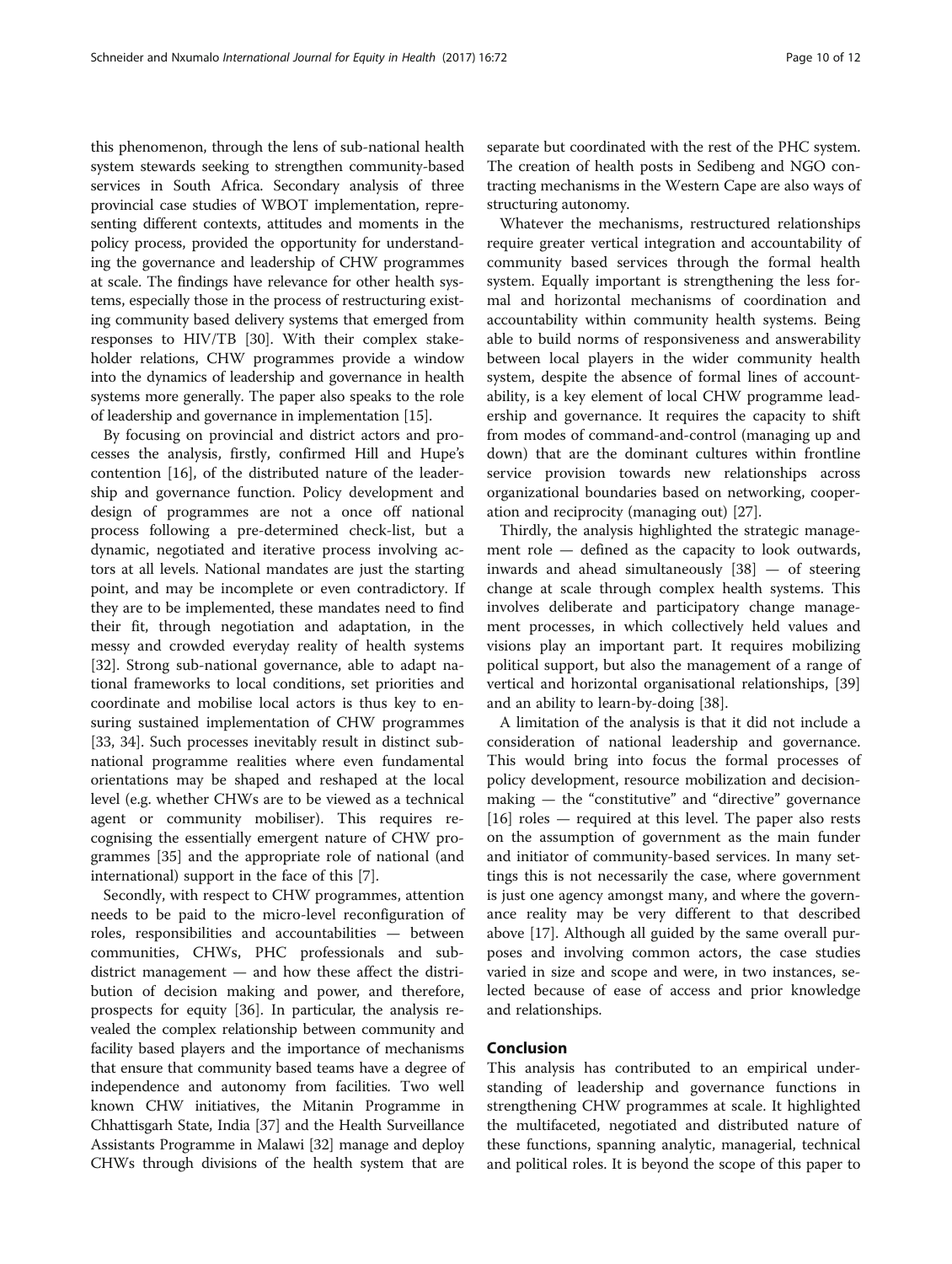<span id="page-10-0"></span>spell out the implications of the analysis for assessing or strengthening the leadership and governance of national CHW programmes. However, it does suggest the need for multilevel frameworks that provide both direction and flexibility, allowing for emergence and negotiation; and which combine the "hardware" of systems development with the "software" of change.

#### Abbreviations

CHW: Community health worker; GP: Gauteng Province; HIV: Human immunodeficiency virus; NGO: Non-governmental organization; NHI: National health insurance; NWP: North West Province; PHC: Primary health care; TB: Tuberculosis; WBOT: Ward based outreach team; WC: Western Cape Province

#### Acknowledgements

Our co-authors of, and the research participants in, the individual case studies are acknowledged. The preparation of the paper benefitted from discussion at an April 2016 writing workshop organised by the Consortium for Health Systems Innovation and Analysis (CHESAI) to generate deeper Southern-led perspectives on health systems and governance issues, CHESAI is funded by a grant from the International Development Research Centre, Canada. The comments of Uta Lehmann, Arshima, Lucy Gilson and Di McIntyre are gratefully acknowledged.

#### Funding

The individual case studies were funded through a variety of mechanisms. The cross case analysis was supported in part by the Collaboration for Health System Analysis and Innovation (CHESAI), funded by the Canadian International Development and Resource Centre (IDRC).

### Availability of data and materials

Not applicable.

#### Authors' contributions

HS led two of the case studies and the cross case analysis. NN led the third case study and read and approved the manuscript. Both authors read and approved the final manuscript.

#### Competing interests

The authors declare that they have no competing interests.

#### Consent for publication

Not applicable.

### Ethics approval and consent to participate

The case studies received ethics approval from the Universities of Stellenbosch (Western Cape) and Cape Town (North West and Gauteng), respectively. The cross case analysis constituted secondary data analysis. Signed informed consent was obtained for all interviews conducted in the original case studies.

### Publisher's Note

Springer Nature remains neutral with regard to jurisdictional claims in published maps and institutional affiliations.

#### Author details

<sup>1</sup>School of Public Health & SAMRC/UWC Health Services to Systems Unit, University of the Western Cape, Robert Sobukwe Road, Bellville, Cape Town 7535, South Africa. <sup>2</sup>Centre for Health Policy/MRC Health Policy Research Group, School of Public Health, Faculty of Health Sciences, University of the Witwatersrand, Johannesburg, South Africa.

### Received: 29 October 2016 Accepted: 24 April 2017 Published online: 15 September 2017

#### References

Perry H, Zulliger R, Rogers M. Community health workers in low-, middle-, and high-income countries: an overview of their history, recent evolution, and current effectiveness. Annu Rev Public Health. 2014;35:399–421.

- 2. Tulenko K, Mogedal S, Afzal MM, Frymus D, Oshin A, Pate M, et al. Community health workers for universal health-care coverage: from fragmentation to synergy. Bull World Health Organ. 2013;91:847–52.
- 3. Dahn B, Woldemariam A, Perry H, Maeda A, von Glahn D, Panjabi R, et al. Strengthening primary health care through community health workers: investment case and financing recommendations. Geneva: Office of UN Secretary General's Special Envoy for Financing the Health Millennium Development Goals and for Malaria; 2015.
- 4. Macinko J, Harris MJ. Brazil's family health strategy delivering community-based primary care in a universal health system. N Engl J Med. 2015;372:2177–81.
- 5. Perry H, Crigler L, Hodgins S. Developing and strengthening community health worker programs at scale: a reference guide and case studies for program managers and policy makers. Baltimore: Maternal and Child Health Integrated Program, USAID; 2014.
- 6. Institute E. One million community health workers: technical task force report. New York: Earth Institute, Columbia University; 2011.
- 7. Bennett S, George A, Rodriguez D, Shearer J, Diallo B, Konate M, et al. Policy challenges facing integrated community case management in Sub‐Saharan Africa. Trop Med Int Health. 2014;19:872–82.
- 8. Lehmann U, Sanders D. Community health workers: what do we know about them? The state of the evidence on programmes, activities, costs and impact on health outcomes of using health workers. Geneva & Cape Town: World Health Organization and University of the Western Cape; 2007.
- Pallas SW, Minhas D, Perez-Escamilla R, Taylor L, Curry L, Bradley EH. Community health workers in low- and middle-income countries: what do we know about scaling up and sustainability? Am J Public Health. 2013;103:e74–82.
- 10. Naimoli JF, Frymus DE, Wuliji T, Franco LM, Newsome MH. A community health worker 'logic model': towards a theory of enhanced performance in low- and middle-income countries. Hum Resour Health. 2014;12:56.
- 11. Schneider H, Lehmann U. From community health workers to community health systems : time to widen the horizon ? Health Syst Reform. 2016;2:112–8.
- 12. McCord GC, Liu A, Singh P. Deployment of community health workers across rural sub-Saharan Africa: financial considerations and operational assumptions. Bull World Health Organ. 2013;91:244–53B.
- 13. WHO. Everybody's business: strengthening health systems to improve health outcomes: WHO's framework for action. Geneva: World Health Organization; 2007.
- 14. Brinkerhoff DW, Bossert TJ. Health governance: principal-agent linkages and health system strengthening. Health Policy Plan. 2014;29:685–93.
- 15. Kitson AL, Rycroft-Malone J, Harvey G, McCormack B, Seers K, Titchen A. Evaluating the successful implementation of evidence into practice using the PARiHS framework: theoretical and practical challenges. Implement Sci. 2008;3:1.
- 16. Hill M, Hupe P. Analysing policy processes as multiple governance: accountability in social policy. Policy Polit. 2006;34:557–73.
- 17. Abimbola S, Negin J, Jan S, Martiniuk A. Towards people-centred health systems: a multi-level framework for analysing primary health care governance in low- and middle-income countries. Health Policy Plan. 2014;29 Suppl 2:ii29–39.
- 18. Lewin S, Lehmann U. Governing large-scale community health worker programs. In: Perry H, Crigler L, Hodgins S, editors. Developing and strengthing community health worker programs at scale: a reference guide and case studies for program managers and policy makers. Baltimore: Maternal and Child Health Integrated Program (MCHIP), USAID; 2014.
- 19. McLaren ZM, Ardington C, Leibbrandt M. Distance decay and persistent health care disparities in South Africa. BMC Health Serv Res. 2014;14(541):1–9.
- 20. National Department of Health. Re-engineering primary health care in South Africa: discussion document. Pretoria: NDOH; 2010.
- 21. National Department of Health. National health insurance for South Africa. (White paper). Pretoria: NDOH; 2015.
- 22. Yin RK. Case study research: design and methods. Fifthth ed. Los Angeles: Sage Publications, Inc; 2014.
- 23. van Olmen J, Criel B, van Damme W, et al. Analysing health system dynamics: a framework. Institute of Tropical Medicine, Antwerp: Antwerp, Belgium; 2012.
- 24. Peters DH, Tran NT, Adam T. Implementation research in health: a practical guide. Geneva: Alliance for Health Policy & Systems Research; 2013.